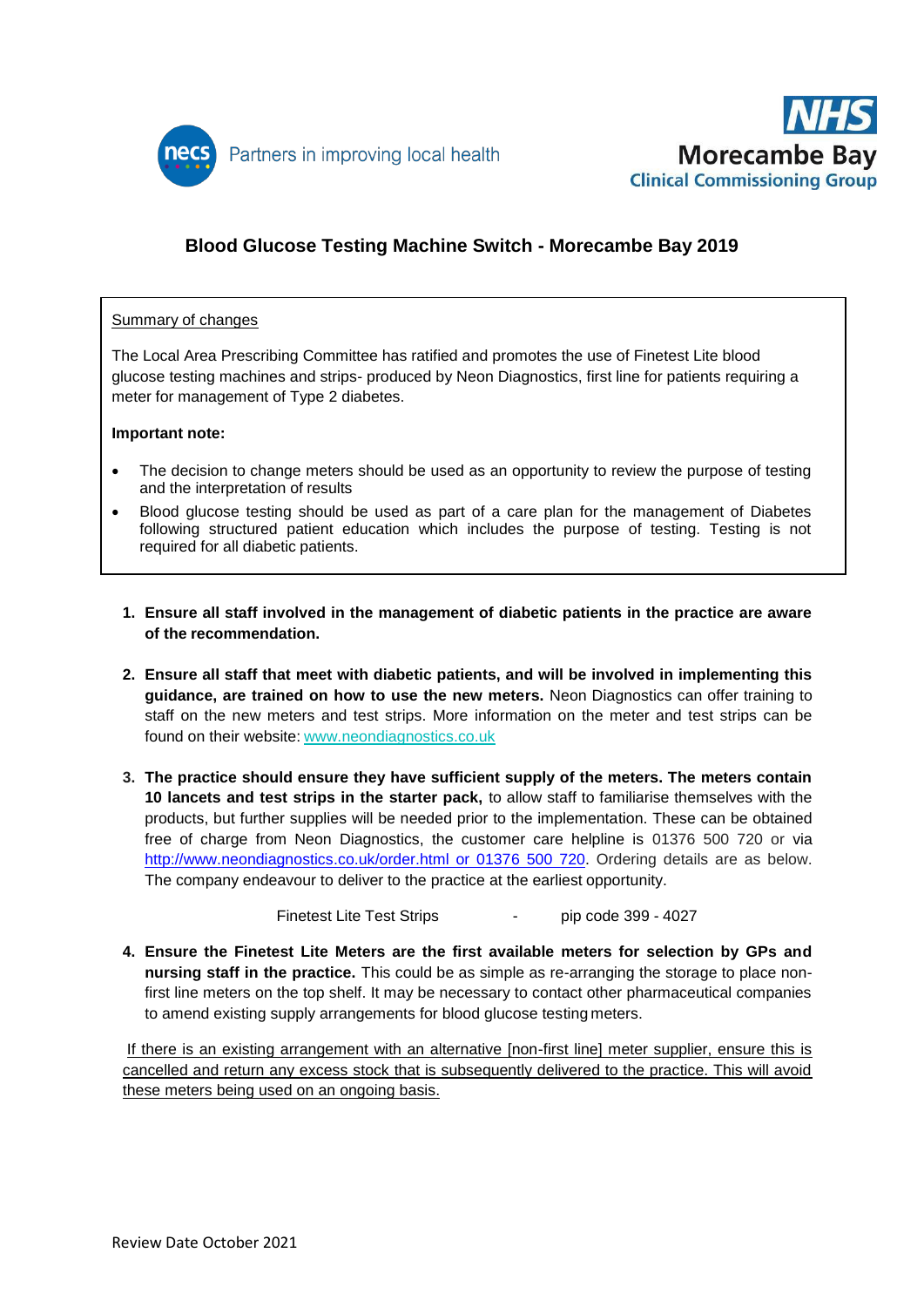- **5. Ensure local pharmacies are aware of the new guidance.** The LPC should be aware of this new guidance via their MOC membership however in order to make the transition as smooth as possible it would be beneficial if practices all make a courtesy phone call to their local pharmacies to ensure they are aware of this and have the opportunity to order in sufficient supply of the new test strips.
- **6. The practice should decide how they are going to implement this guidance and the best method of ensuring full patient engagement:** 'Ad-hoc' during the annual diabetes review or additional appointments to allow informed discussion with appropriate patients in advance of their routine review or a combination of the two processes.
- **7. The practice should decide which patients may be suitable for discussion about a potential change to the new meter.** Search the clinical system for patients who have a repeat prescription for blood glucose testing strips and exclude those already prescribed Finetest Lite.

Exclusion criteria for changing to the new test strips would be:

**Type 1 diabetes** with requirement for blood ketone monitoring. NICE recommends

considering blood ketone testing for all Type 1 patients for illness/ sick day rules, for use in CSII therapy, diagnosis of DKA, CAPD and pregnant women

 **Type 1 diabetes,** DO NOT change over any meter that has been issued by/or on the advice of the Specialist Diabetes Care Team.

### **SO PLEASE DO NOT CHANGE OVER ANY CURRENT TYPE 1 PATIENTS**

Other exclusion criteria:

- **Pregnancy,** In MBCCG the Specialist Diabetes Care Team use the **Agamatrix WaveSense Jazz** meter. Continue to prescribe these strips until advised by the Specialist Team.
- visual impairment
- requirement for data analysis on meter
- Bus/taxi drivers on insulin/sulphonylureas who may have a requirement to dispose of sharps safely whilst working; use standard meter at home should be discussed.
- requirement for bolus dose advice on meter
- requirement for blood ketone monitoring
- patients on insulin pumps
- patients who are pregnant /trying to conceive may need their meter choice guided by the specialist diabetes team to ensure compatibility with service software
- patients being remotely managed via Telehealth
- any patients for whom the GP practice has received instructions from secondary care to keep the patient on a specific meter with rationale
- children less than 18 years old, are usually excluded seek advice from paediatric specialist prior to changing meters, as are adults over 90 years of age.

Note: there may be other indications, as this is not an exhaustive list This list of patients should be reviewed by the GP lead and/or practice nurse to identify patients who may be safely changed to the new low cost blood glucose test strips.

#### **8. Decide on the most appropriate method to communicate these changes to patients.**

Neon Diagnostics have offered to send out letters (with postage paid) to patients individually tailored for each practice and also can run education support sessions in practices to demonstrate the new test strips and meters. There is a sample patient letter included in this brief and this can be adapted as you wish.

If the practice is choosing to discuss these changes at the annual diabetes review it may be useful to amend the template to prompt the person carrying out the review to have a conversation about the role of testing and the possibility of changing to the new meter.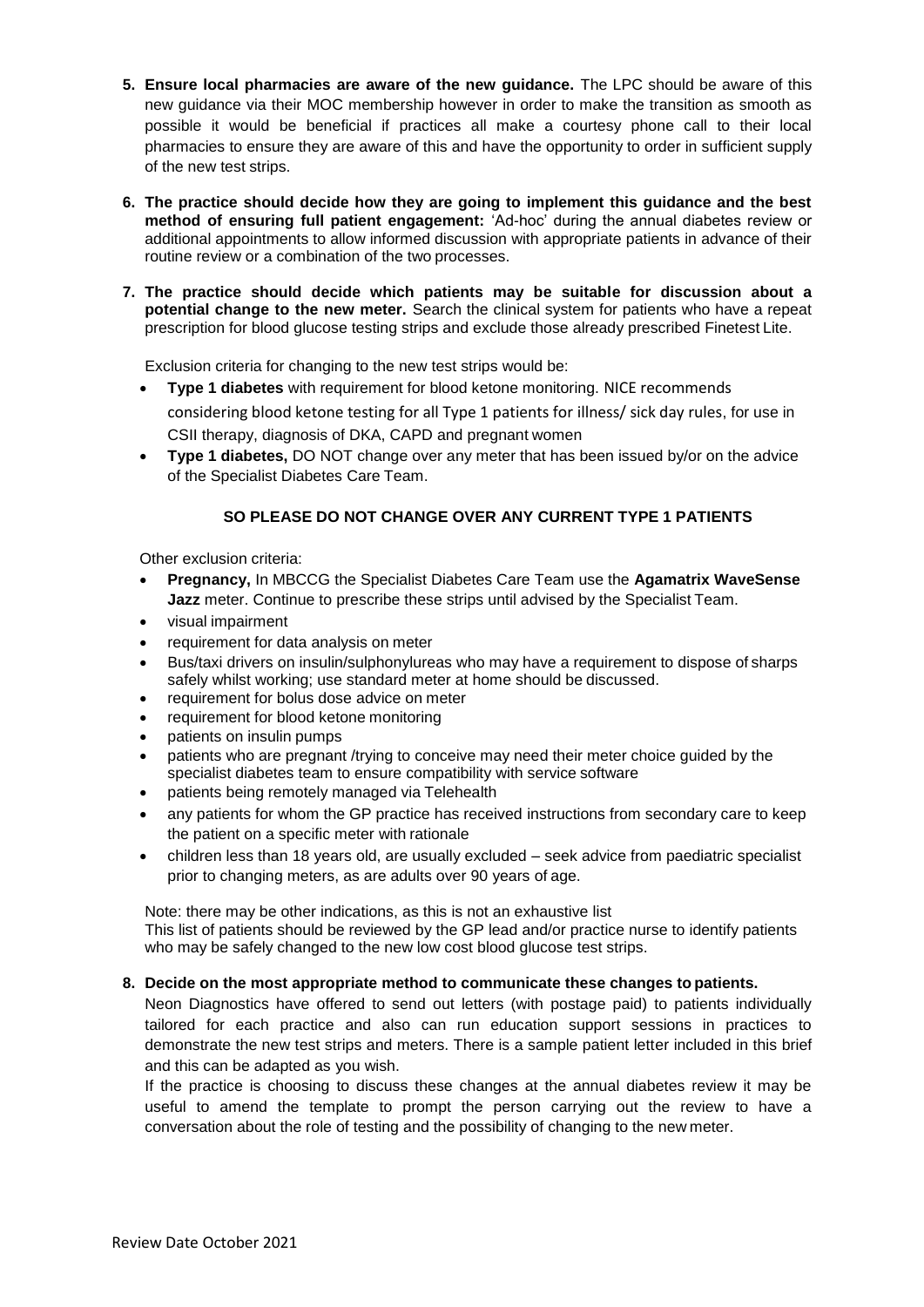**9. Make sure the necessary changes are made to the patient record**- ensure the previous test strips are removed and the new ones added. Ensure quantities are appropriate given the frequency of testing. See LMMG Blood Glucose Monitoring Guideline on the typical testing frequencies.

[https://www.lancsmmg.nhs.uk/download/guidelines/LMMG-Blood-Glucose-Testing-Guidance-](https://www.lancsmmg.nhs.uk/download/guidelines/LMMG-Blood-Glucose-Testing-Guidance-V1.1-FOR-WEBSITE.pdf)[V1.1-FOR-WEBSITE.pdf](https://www.lancsmmg.nhs.uk/download/guidelines/LMMG-Blood-Glucose-Testing-Guidance-V1.1-FOR-WEBSITE.pdf)

Note that the test strips come in 2 pots of 25 strips with a 6 month expiry once opened. If usage is less than 25 test strips in a 6 month period a review of blood glucose monitoring and the function it is serving is recommended. This should be done with the patient.

**10.Ensure patients are aware on how to obtain more supplies of non-prescribable items, including:** Replacement batteries; USB Cables; Meter replacement etc.

#### **FAQS for changing first line blood glucose test meters/strips**

**1. Does the prescription for the lancets need to be changed as well?**

This is not essential**.**

Further guidance on the choice of both pen needles and lancets will be forthcoming from the CCG.

- **2. Is the Specialist Diabetes Care Team aware of this work?** Yes, they are and will also be using Finetest Lite as the first line meter in the majority of patients. It is recognised that they often have a more complex patient mix and therefore they may meet the above exception criteria more frequently than primary care. The guideline was developed in conjunction with the diabetes lead nurses from the hospital trusts, and has been approved through the Area Prescribing Committee. Representatives from the CCG were also invited to comment on the guidance during the process.
- **3. Is this all about saving money?** Yes and we don`t apologise for that. The potential saving for Morecambe Bay is approximately £482,000 a year which, if released, can be reinvested in patient care. Although it is recognised that not all patients will be suitable for changing, the majority will be and therefore the savings available are significant.
- **4. One of our patients has just got a prescription for a 3 month supply of their existing test strips, if they change their meter at a review appointment this could mean all these test**  strips are wasted. All patients should be instructed to use any existing supplies before beginning to use the new test strips and meters.

A practice may wish to use a Neon representative to help facilitate the switch in line with the practices policies.

#### **Practice Checklist for Blood Glucose Monitoring Guidance Implementation**

- Has a copy of the new blood glucose monitoring guidance been made available for all prescribers?
- Are all staff involved in counselling patients on the changes appropriately trained on using the new meters and test strips?
- $\Box$  Is there sufficient supply of the new meters in stock at the practice?
- $\Box$  Is there sufficient supply of leaflets about the new meters and test strips available to give all patients who change meters?
- $\Box$  Have steps been taken to make selection of the Finetest Lite meters as easy as possible?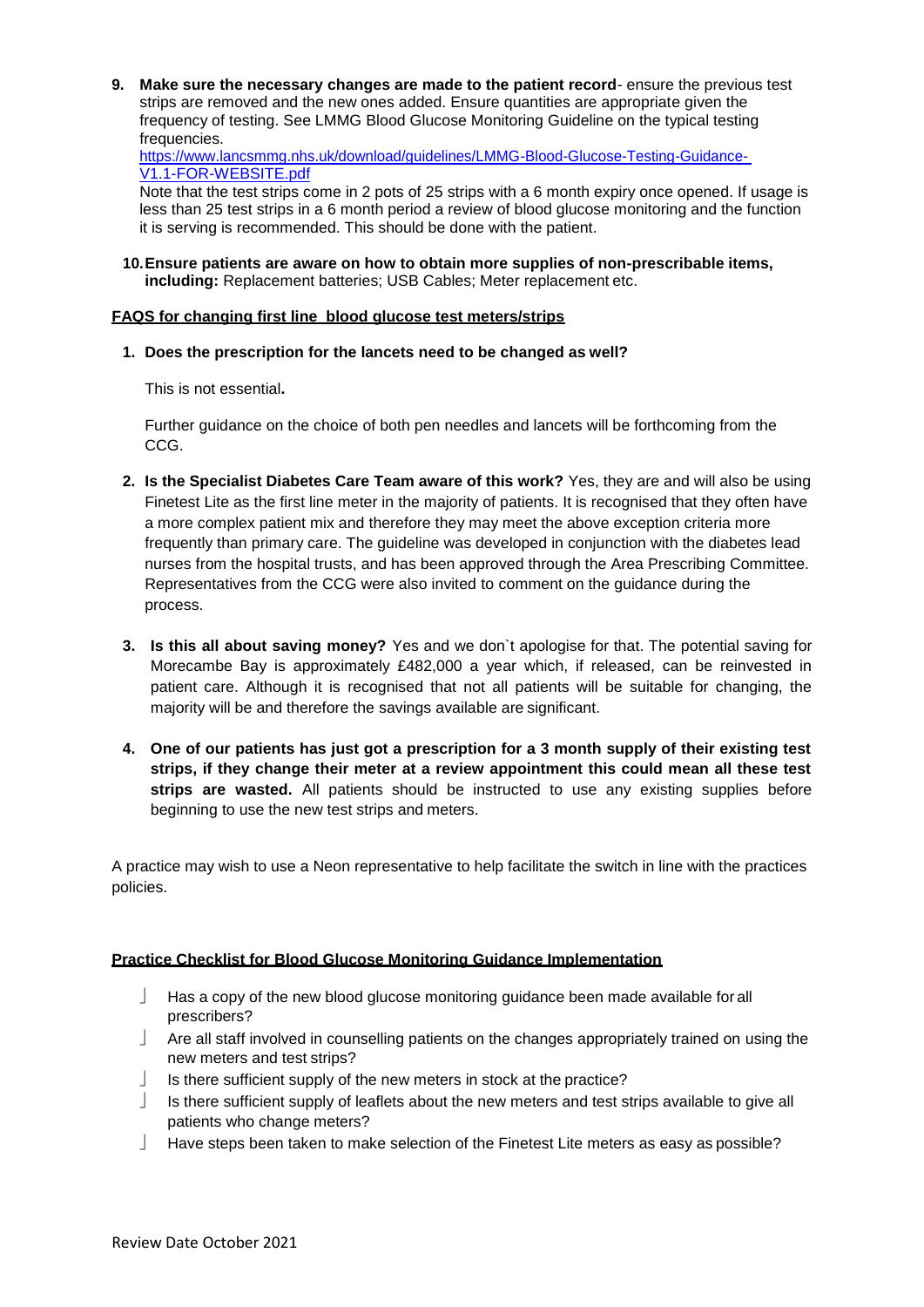- $\Box$  Has the practice decided to use any of the implementation tools on offer by Neon Diagnostics? Has this been organised and confirmed in time for the start of the implementation?
- If the potential change is being carried out during the annual diabetic review has the template been amended to prompt the reviewer on this?
- Has the practice agreed on method of communicating the proposed changes to patients?
- $\Box$  Have local pharmacies been informed of the planned work?
- $\Box$  Has the practice decided on the preferred method to implement the guidance? Ad-hoc, additional appointments or a combination.
- Has a list of potential suitable patients been reviewed by a GP/practice nurse?

### **Sample Patient Letter – can be amended as required by the individual practice**

Prescriber's name Surgery Name Street Name Town Postcode Contact tel number

Patient Name House number and street name Town Postcode NHS Number: Patient Number: DOB: Dear <patient name>

#### **Re: Diabetes Review**

#### Dear Patient,

I am writing to inform you that as part of Morecambe Bay Clinical Commissioning Group's process to review and improve the use of blood glucose meters, the decision has been made to recommend the use of the Finetest Lite blood glucose meter for new and existing Type 2 diabetes patients. Local diabetes specialists have assessed the Finetest Lite and concluded that the meter is suitable for the majority patients who need to test their blood glucose.

As a practice, we are committed to ensuring that all of our patients are receiving the best possible care and that we are prescribing effectively and cost-efficiently. Consequently, we are changing your current meter to the Finetest Lite meter.

**Please continue to use your current meter and test strips until such a time that you require a further supply of testing strips. This will save wastage to the NHS.**